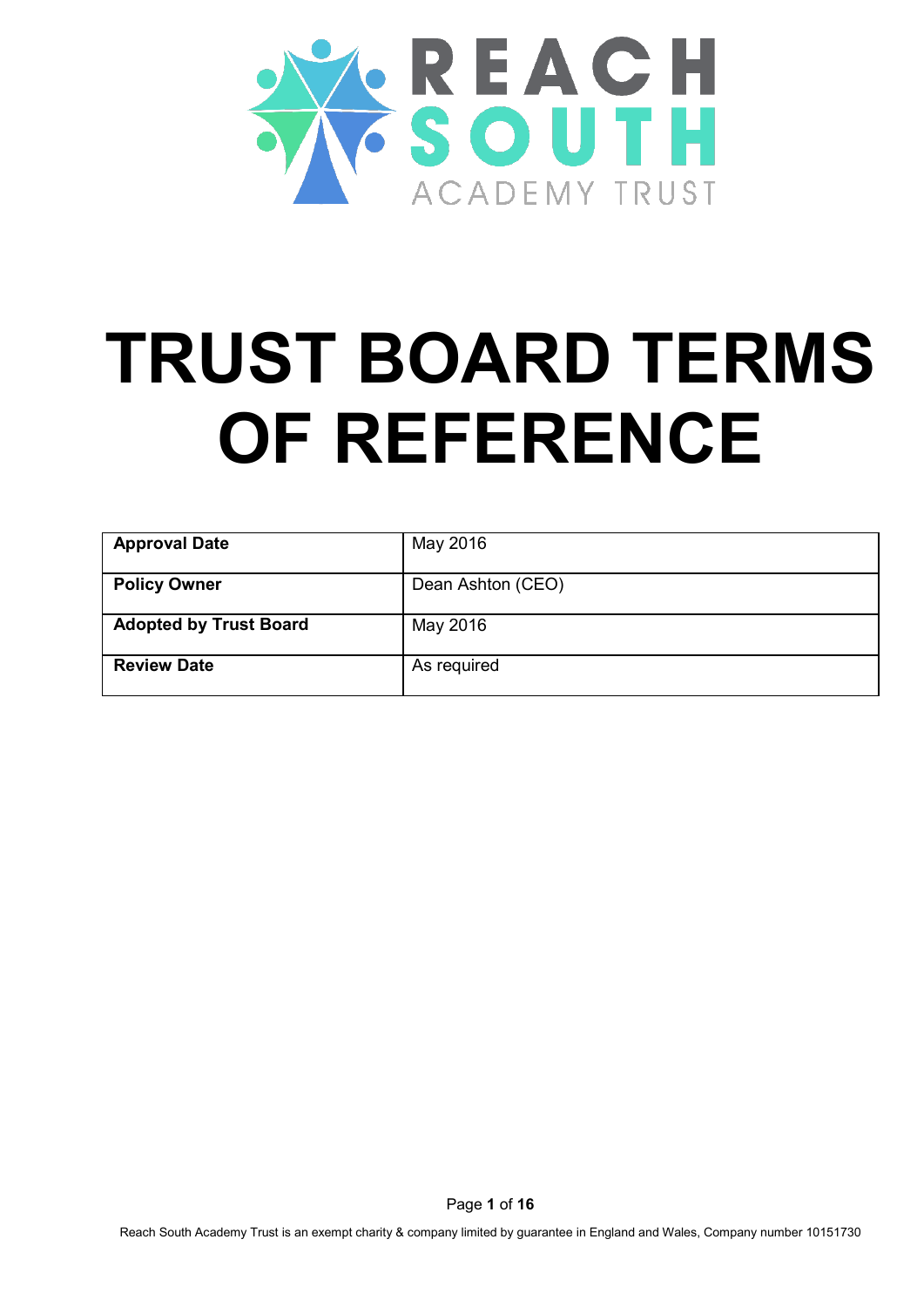## **1 Core values**

The Board of Reach South will at all times:

- observe the highest standards of impartiality, integrity andobjectivity in relation to the governance of Reach South;
- be accountable to its stakeholders and regulatory bodies for its activities;
- engage in a partnership with the Executive Team.

# **2 Expectations of Reach South Trustees**

All Trustees are required to:

- follow the Seven Principles of Public Life set out by the Committee on Standards in Public Life (referred to as "the Nolan Principles" and set out in Annex 1);
- comply with:
	- o the Articles of Association,
	- $\circ$  these terms of reference.
	- $\circ$  the scheme of delegation to the Executive Team,
	- $\circ$  the conflicts of interest policy,
	- o the code of practice appended at Annex 2 of these terms of reference.
- ensure they understand their duties, rights and responsibilities, andthat they are familiar with the function and role of Reach South;
- not misuse information gained in the course of their Trusteeship for personal gain, nor seek to use the opportunity of service to promote their private interests or those of connected persons, firms, businesses or other organisations;
- participate actively in the induction process and any relevant training.

# **3 Powers, functions and responsibilities of Trustees**

The Trustees are responsible for the governance and supervision of the Academy Trust and its committees (including the Regional Boards and the Local Governing Bodies).

The Trustees have a number of duties and responsibilities relating to the governance of the Academy Trust and its finances. In summary, the Trustees are responsible for:

- establishing the vision, mission and values for the Academy Trust;
- carrying on the Academy Trust in accordance with the objects of the Academy Trust as set out in the Articles of Association and safeguarding the assets of the Academy Trust;
- designing strategy and structure for the operation of the Academy Trust;
- Page **2** of **16** • the delegation of the running of the Academies and the direction of the education, pastoral care, financial and other policies of the Academiesto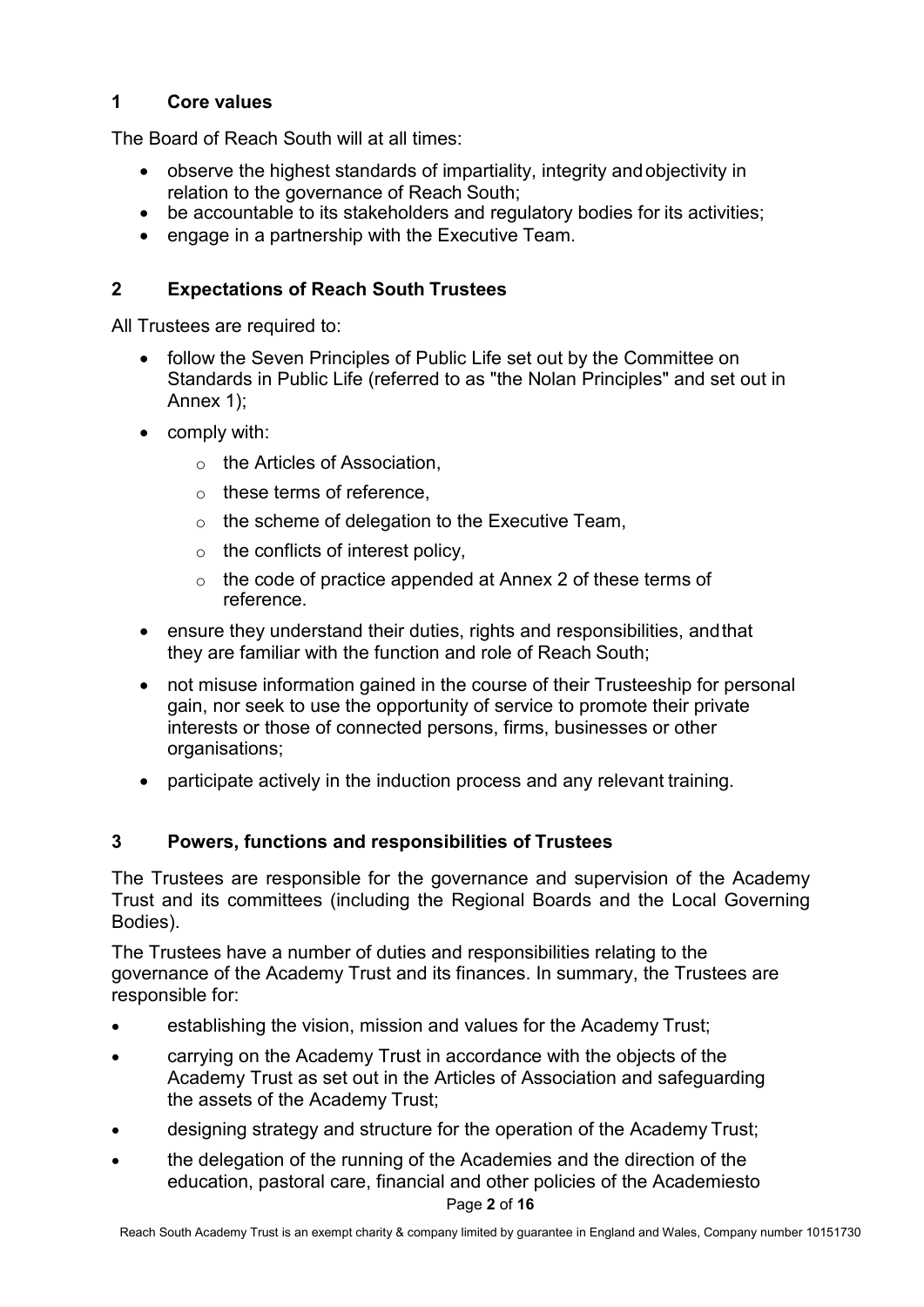the Executive Team;

Page **3** of **16**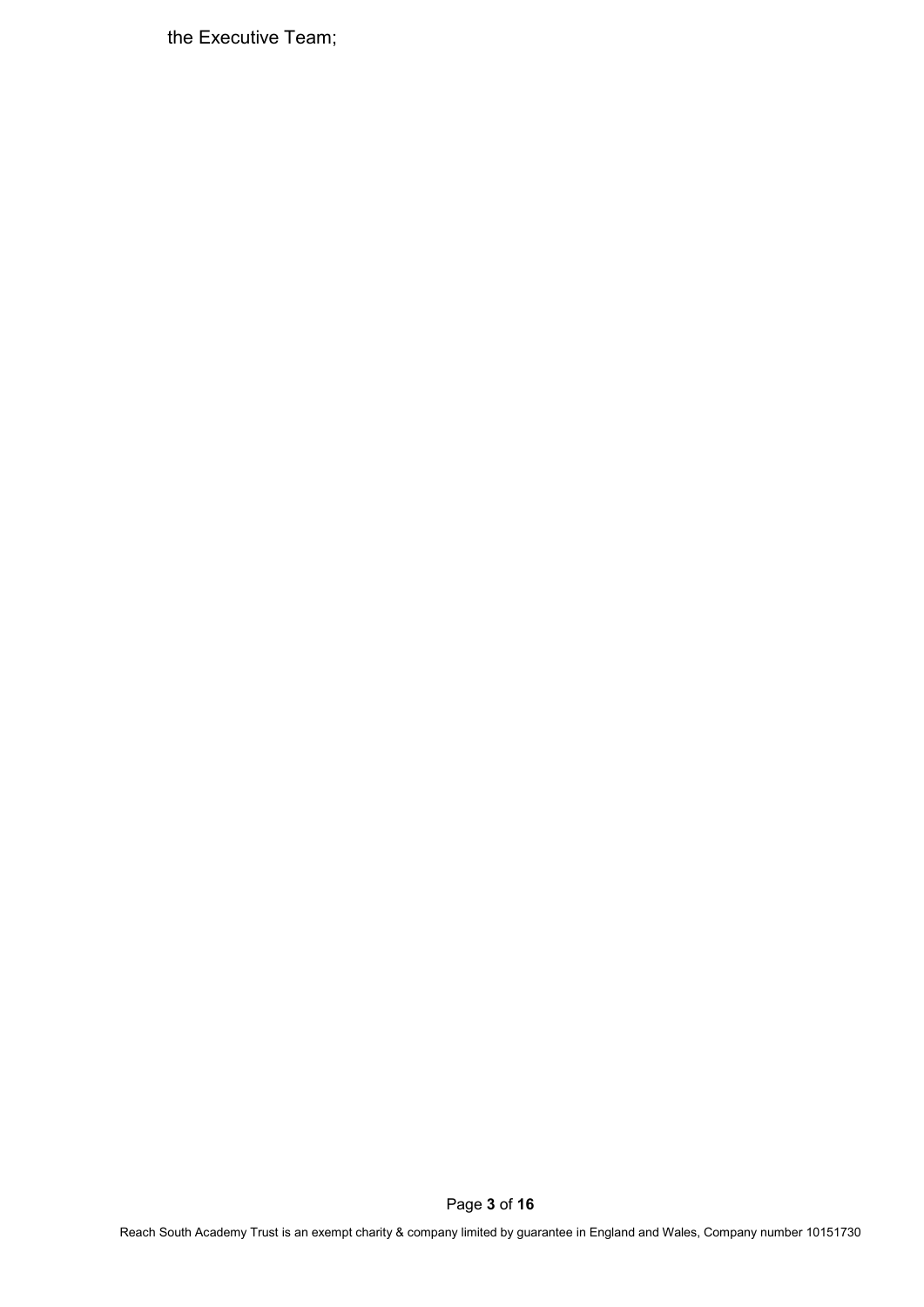- ensuring sound management and administration of the Academy Trust by the Executive Team, and ensuring that the Executive Team is equipped with the relevant skills and guidance;
- financial controls and the financial management of the Academy Trust in accordance with the provisions of the Academies Financial Handbook, which sets out in detail provisions for the financial management of the Academy Trust;
- setting standards of conduct and values, monitoring performance and the achievement of objectives, and ensuring that plans for improvement are acted upon;
- risk management, that is identifying, quantifying and devising systems to minimise the major risks affecting the Academy Trust; and
- ensuring the Academy Trust and the Academies are conducted in compliance with the general law.

# **4 Accountability of Trustees**

The Trustees are chiefly accountable to:

- the beneficiaries of the Academy Trust (pupils at the Academies, their parents and the local community) for the quality of education and pastoral care at the Academies, for matters of health and safety and for safeguarding and promoting the welfare of the pupils;
- the DfE, the Education Funding Agency and specifically the Secretary of State under the terms of the Funding Agreement;
- the Secretary of State (in his or her role as principal regulator in respect of charity matters) for operating the Academy Trust for the public benefit, for the prudent management of the Academy Trust and its financial efficiency, and for compliance with legislation including charities legislation;
- the employees of the Academy Trust for their working environment, and for compliance with the contract of employment and employment law requirements and matters of health and safety; and
- other regulatory authorities for compliance with regulated responsibilities to which the Academy Trust and the Academies are subject.

## **5 Conducting Trustees' business**

The Trustees are required to:

- act together and in person and not delegate responsibility of the Academy Trust to others;
- act strictly in accordance with the Articles;
- act in the Academy Trust's interests only and without regard to their own private interests;
- manage the Academy Trust's affairs prudently;
- not take personal benefit from the Academy Trust unless expressly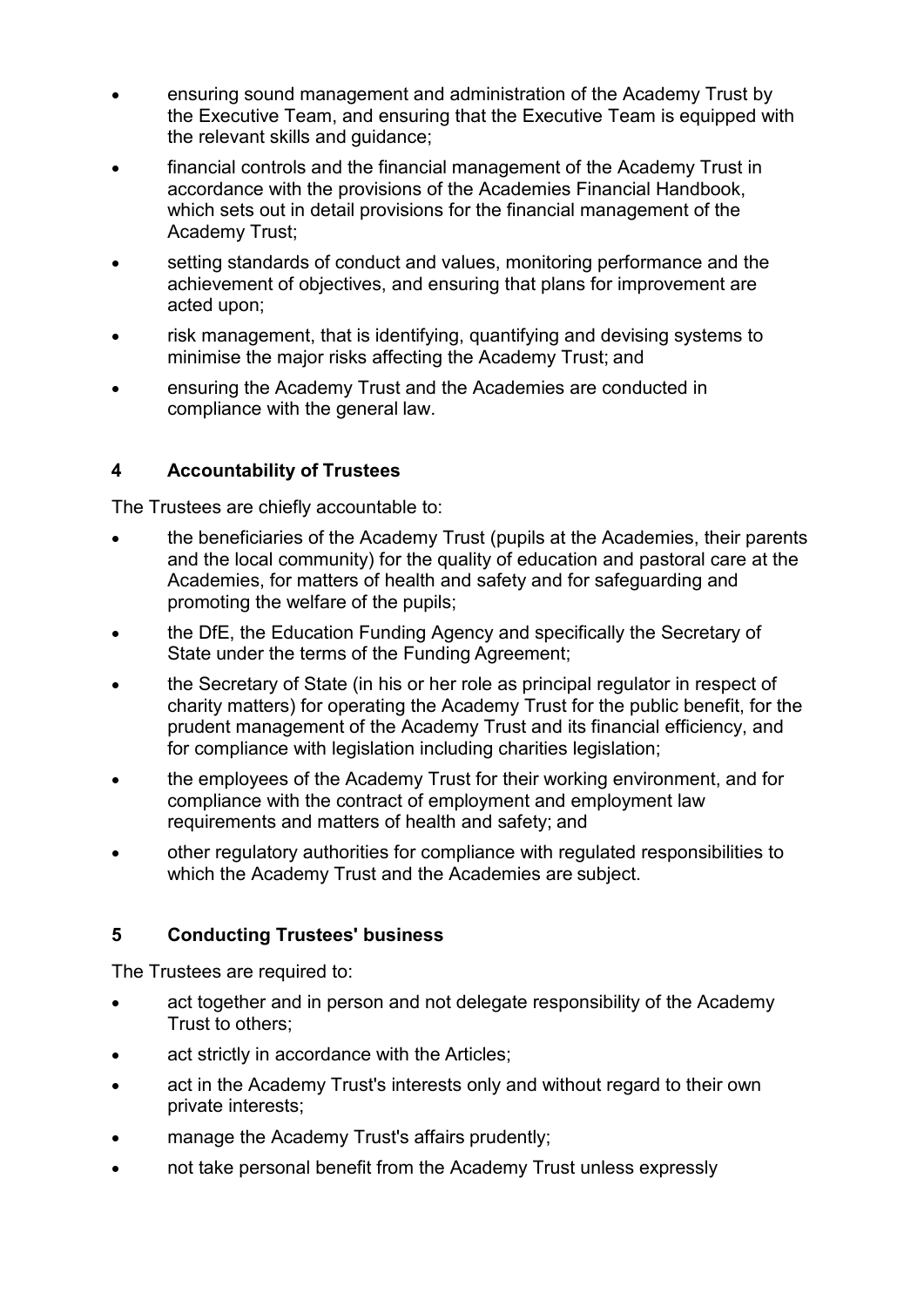authorised by the Articles or the Charity Commission; and

take proper professional advice on matters on which they are not themselves competent.

The Trustees should also hold the Executive Team to account. They should offer support, constructive advice, be a sounding board for ideas, a second opinion on proposals and help where needed, but will also challenge, ask questions, seek information and improve proposals where appropriate and at all times act in the best interests of the Academy Trust.

The Trustees shall have regard to the framework for inspecting schools in England under section 5 of the Education Act 2005 (as amended) issued by the Office for Standards in Education, Children's Services and Skills (Ofsted).

The duties and responsibilities of Trustees are explained in further detail in *The essential trustee: what you need to know, what you need to do (CC3)* (Charity Commission, July 2015) and in the *DfE Governors Handbook (January 2015).*

The Trustees shall have regard to the Academies Financial Handbook, which shall be circulated to all Trustees.

# **6 Chair of Trustees**

The Board shall appoint an individual from among their number to act as Chair. A change of Chair will require a notification to be made to the DfE, including a Disclosure and Barring Service (DBS) disclosure form to be submitted via the DfE.

The main role of the Chair is to chair meetings of the Trust Board. He or she also provides leadership to the Trustees and acts as the main point of contact between the Trustees and the Executive Team.

Apart from any special responsibilities or powers given to the Chair in the Articles of Association (e.g. the right to chair meetings of the Trust Board and to have a second or casting vote in any case of an equality of votes at a meeting of the Trust Board), the Chair has no special powers or rights over any other Trustee. If the Chair is to carry out certain specific functions (for example, the power to approve an overspend in a certain area of the budget or the CEO's appraisal) then this must be expressly delegated to him by the Board.

## **7 Meetings of Trustees**

There will be a minimum of three meetings of the Trustees each academic year. Meetings of the Trustees shall be convened and conducted as provided by the Articles.

In determining the agenda for Board meetings and committee meetings, the Trustees will have regard to the requirement on them to:

- ensure good financial management and effective internal controls;
- comply with the Funding Agreement and the current version of the Academies Financial Handbook (or successor documents);
- receive and consider information on financial performance at least three times a year; and
- take appropriate action to ensure ongoing viability against agreed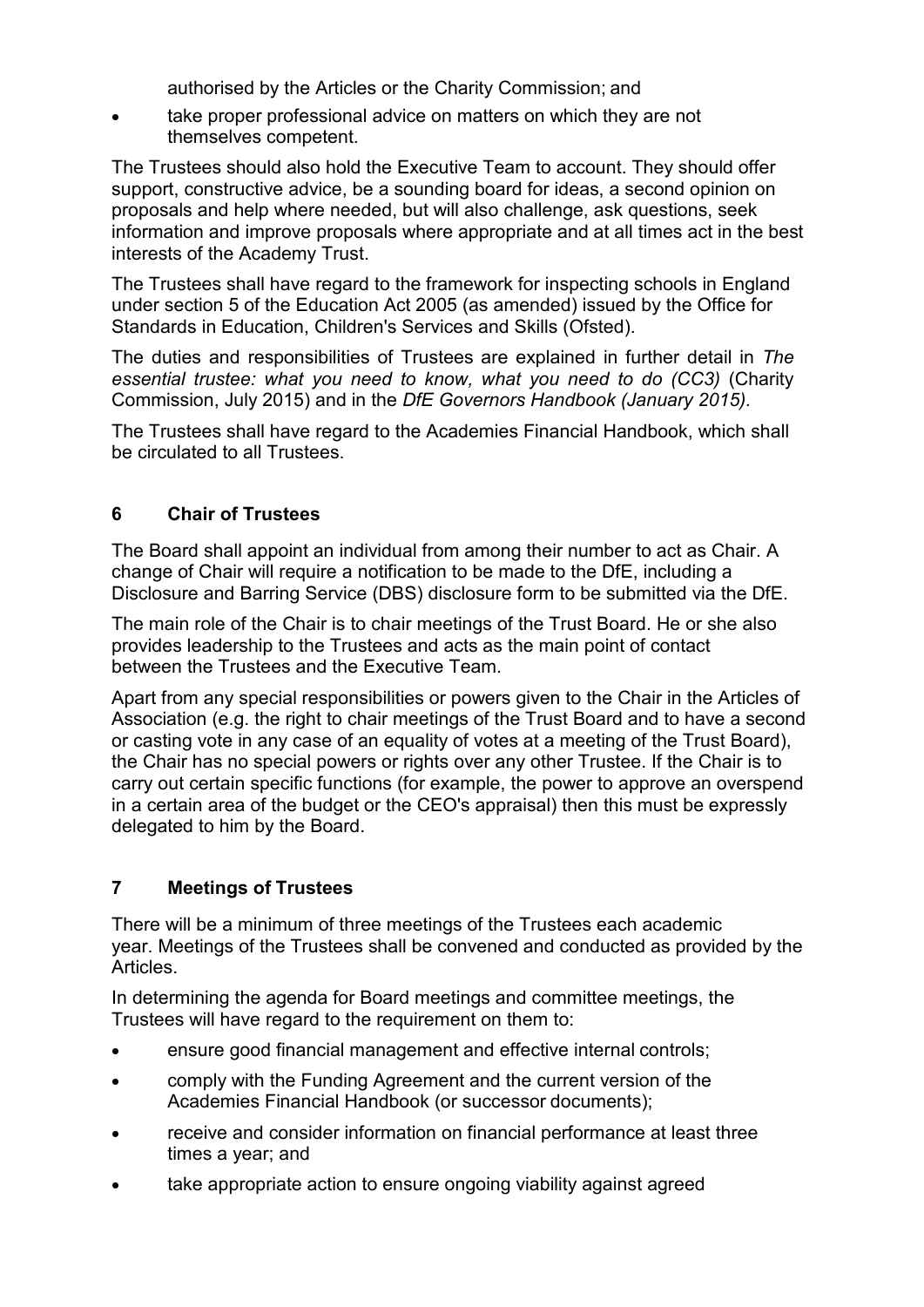budgets.

In consultation with the Chair, the Clerk to the Trust Board shall prepare an annual plan for the meetings of the Trustees.

# **8 Delegation of powers of Trustees**

Trusteeship (and directorship which necessarily follows)is a personal office of trust and responsibility and this cannot be transferred to another individual. However, in order to ensure the proper management of the Academies, the Trustees are able to delegate specific tasks to assist them in carrying out their duties and obligations.

It is for the Trust Board to determine what decisions it will take for itself, what will be delegated to committees, working groups or individual Trustees(e.g. the Chair) and what will be delegated to the Executive Team. The Trustees must also consider when and from whom they should take professional advice.

In determining whether delegation is appropriate, the Trustees will have regard to the following principles:

- non-executive powers must be exercised by the Trustees personally and may not be delegated;
- except when it is impracticable to do so, executive powers should be delegated to the Chief Executive Officer and Director of Finance, who may authorise further delegation; and
- every act of delegation is only a delegation of powers and does not relieve the Trustees of responsibility.

The Trustees must not delegate any of their powers listed in Annex 3 ("the Reserved Matters").

Delegation can be made to:

- Board committees including the following committees:
	- Finance,
	- Risk and Audit,
	- HR and
	- Education Standards and Performance.
- the Regional Boards
- the LGBs;
- any individual Trustee;
- the Executive Team (which in turn may delegate to further individuals).

## **9 Stakeholder voices**

Trustees are asked to have regard to the voices of their various stakeholders and to put in place arrangements to receive feedback and to respond appropriately. This shall include the following, as they are involved in other elements/tiers of trust governance and more broadly: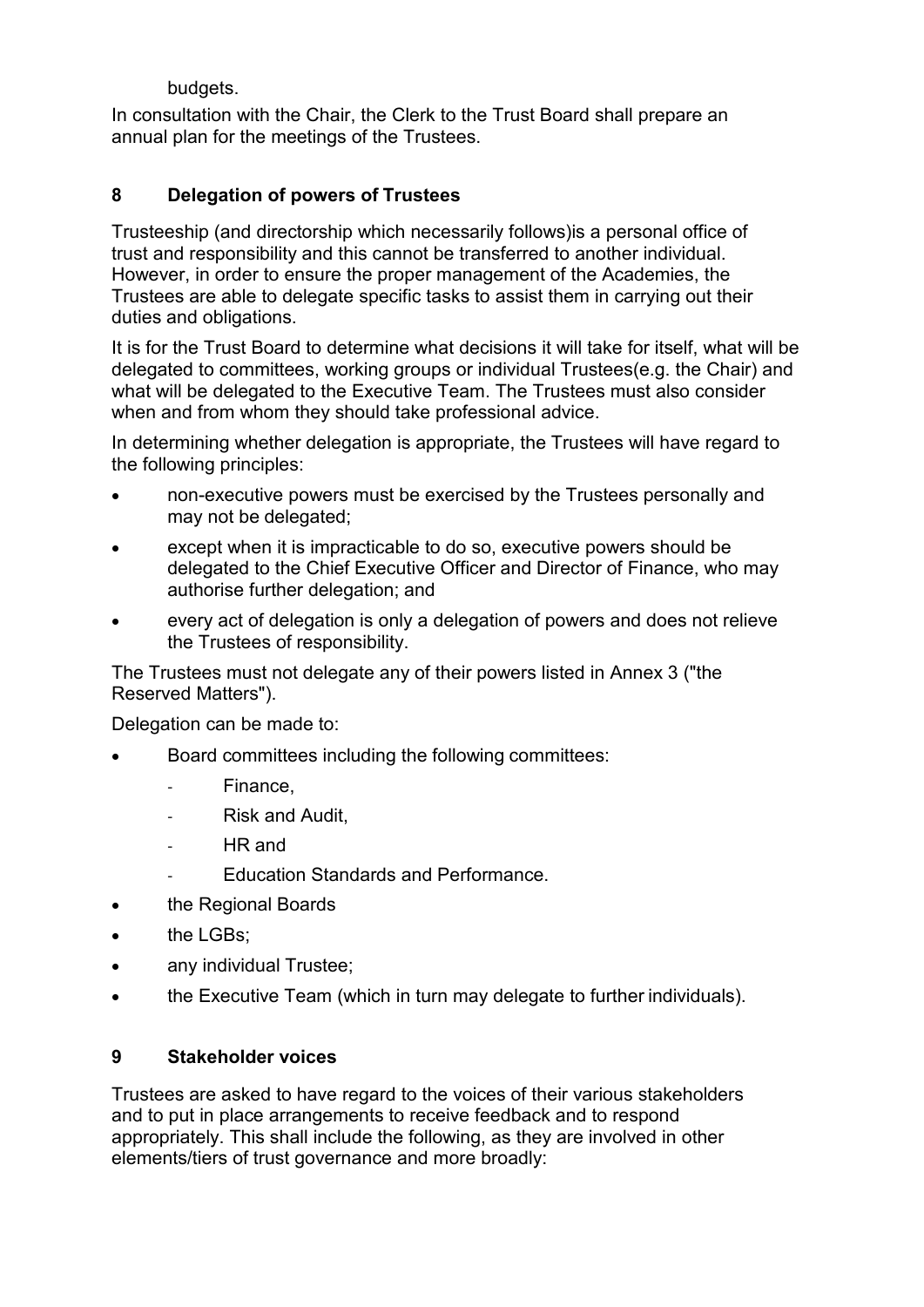- a) Pupils
- b) Parents
- c) Staff.

#### **10 Risk management**

The charities statements of recommended practice ("the SORP") set out requirements for reporting on the risks to a charity.

The Trustees' report therefore must include a description of the principal risks and uncertainties facing the Academy Trust and any subsidiary undertakings, as identified by the Trustees. The report must also include a summary of the Trustees' plans and strategies for managing these risks. The Trustees must identify specific risks and describe ways to combat each one, rather than making general statements regarding risk management.

The Trustees are therefore responsible for:

- identifying the major risks that apply to the Academy Trust, including:
	- operational risks (employment issues, health and safety, fraud, service quality and development etc.);
	- financial risks (accuracy of financial information, cash flow, reserves, over-reliance on funding sources etc.);
	- external risks (changes in government policy, economic factors, demographic changes, adverse publicity etc.); and
	- regulatory risks (compliance with legislation, changes in policies of the regulators etc.).
- making decisions (based where appropriate on advice from professional advisors) as to how to respond to those risks; and
- making appropriate statements regarding the management of risks in the annual report.

The Risk and Audit Committee, supported by the Executive Team, shall prepare a risk register for approval by the Trustees, along with a procedure by which the risk register shall be subject to regular review. The risk register shall have named individuals assigned to manage each area.

## **11 The management of conflicts of interest**

The Companies Act 2006 imposes a statutory duty on the Trustees to avoid situations in which they have or could have an interest, which conflicts (or could conflict) with the interests of the Academy Trust. The duty is to:

- a) declare the nature and extent of any interest in any matter relating to the Academy Trust; and
- b) avoid any conflict of interest between that interest and the interests of the Academy Trust.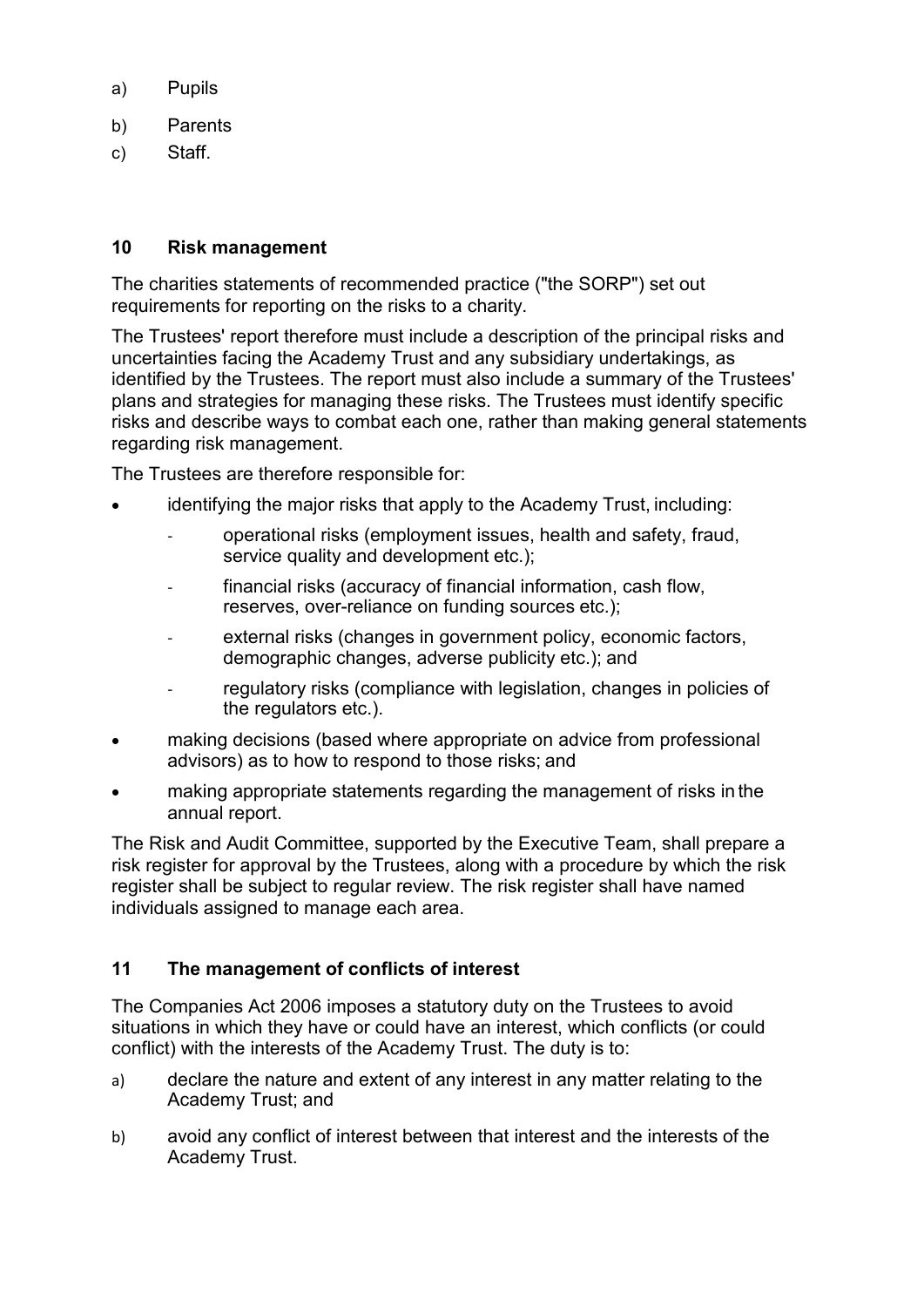In addition, charity law and guidance issued by the Charity Commission confers obligations on the Trustees to manage any conflict between a Trustee's duty to the Academy Trust and their own personal interests or for a Trustee to be influenced by conflicting duties to the Academy Trust and a third party.

Further details are set out in the Conflicts of Interest Policy with which the Trustees are obliged to comply.

# **12 Recruitment of Trustees**

It is essential that the Trust Board has a proper mix of skills and experience. The Trustees must therefore be able to identify potential new Trustees in order to plan for succession, which combines continuity of experience and expertise with new ideas and energy.

The Board as a whole is responsible for ensuring that:

- the skills of any new Trustee fit in with the Academy Trust's requirements in the short, medium and longer term;
- each new Trustee is not disqualified from acting as a Trustee by any provision of the Academy Trust's Articles of Association (including the requirement that he is not disqualified as a company director or charity trustee);
- there is a system in place which ensures that all relevant checks, including a enhanced DBS check (countersigned by the Secretary of State in the case of a new Chair), are completed before or as soon as practicable after a Trustee takes up position; and
- the new Trustee understands the responsibility he / she is taking on and consents to act as a Trustee.

Each new Trustee will be properly inducted to ensure that he / she understands the nature and extent of his role and responsibilities. It is the duty of a new Trustee to ensure that he / she is familiar with the Objects of the Academy Trust; its history and ethos and the nature and extent of its activities; and the content of the Academy Trust's Articles of Association.

The Trustees shall provide each new Trustee with:

- the Academy Trust's Articles of Association
- the Reach South Governance Charter
- these terms of reference
- the scheme of delegation to the Executive Team
- the Roles and Functions Matrix and
- the conflicts of interest policy.

New Trustees shall be required to sign the declaration set out in Annex 4.

The Clerk to the Trustees shall ensure that any appointment of a new Trustee is notified to the EFA (via the Information Exchange) within 14 days of the appointment (as required under the Academies Financial Handbook.

# **13 Training and development of Trustees**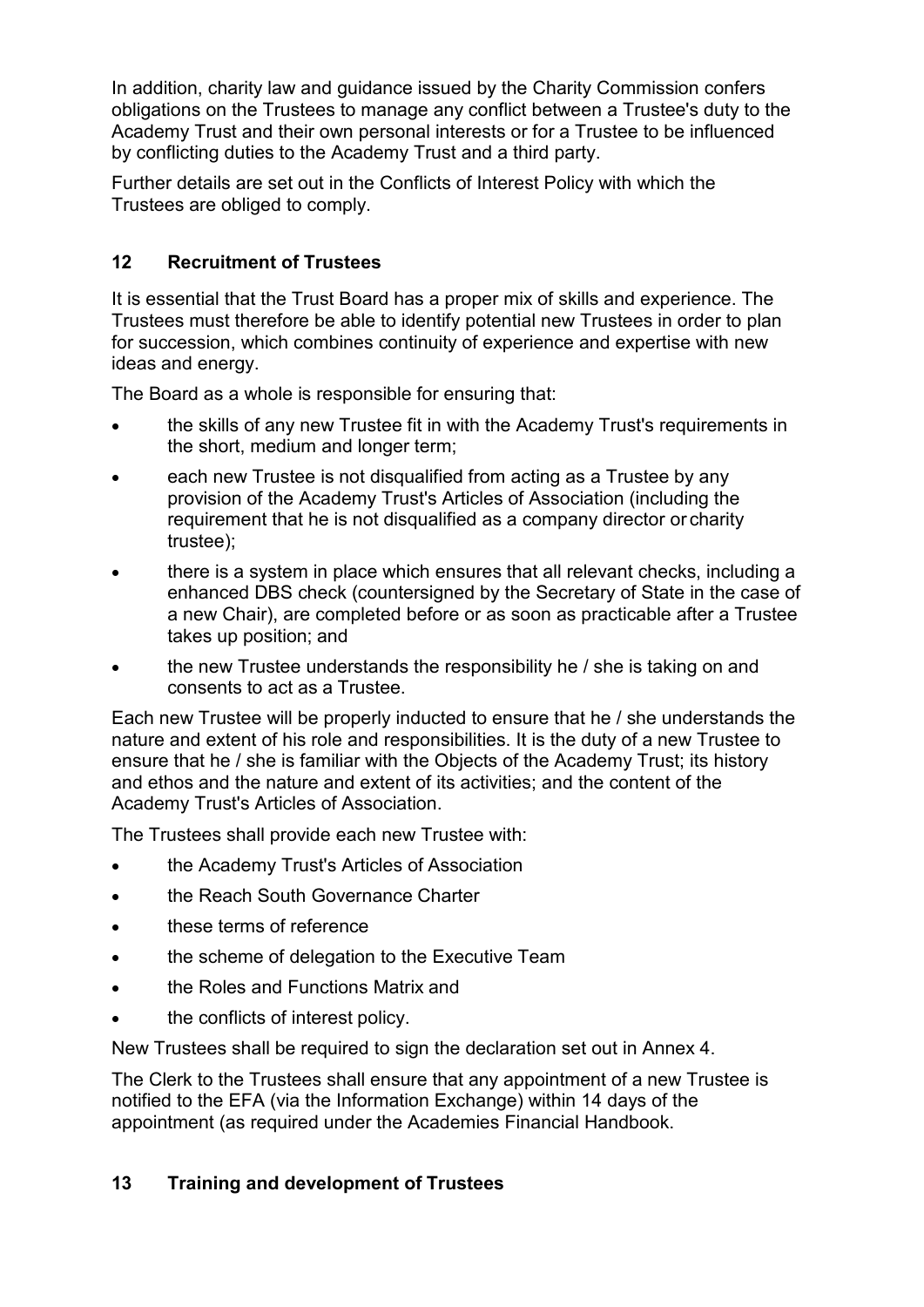The Trustees shall ensure that the Board has the skills and experience needed to perform its functions effectively. Trustees shall also be kept up to date with developments in the legal and regulatory framework in which the Academy Trust operates.

The Trustees must have in place a system for evaluating Trustees, with a view to identifying potential gaps in their skills and any requirements for training. Such evaluation shall be carried out annually.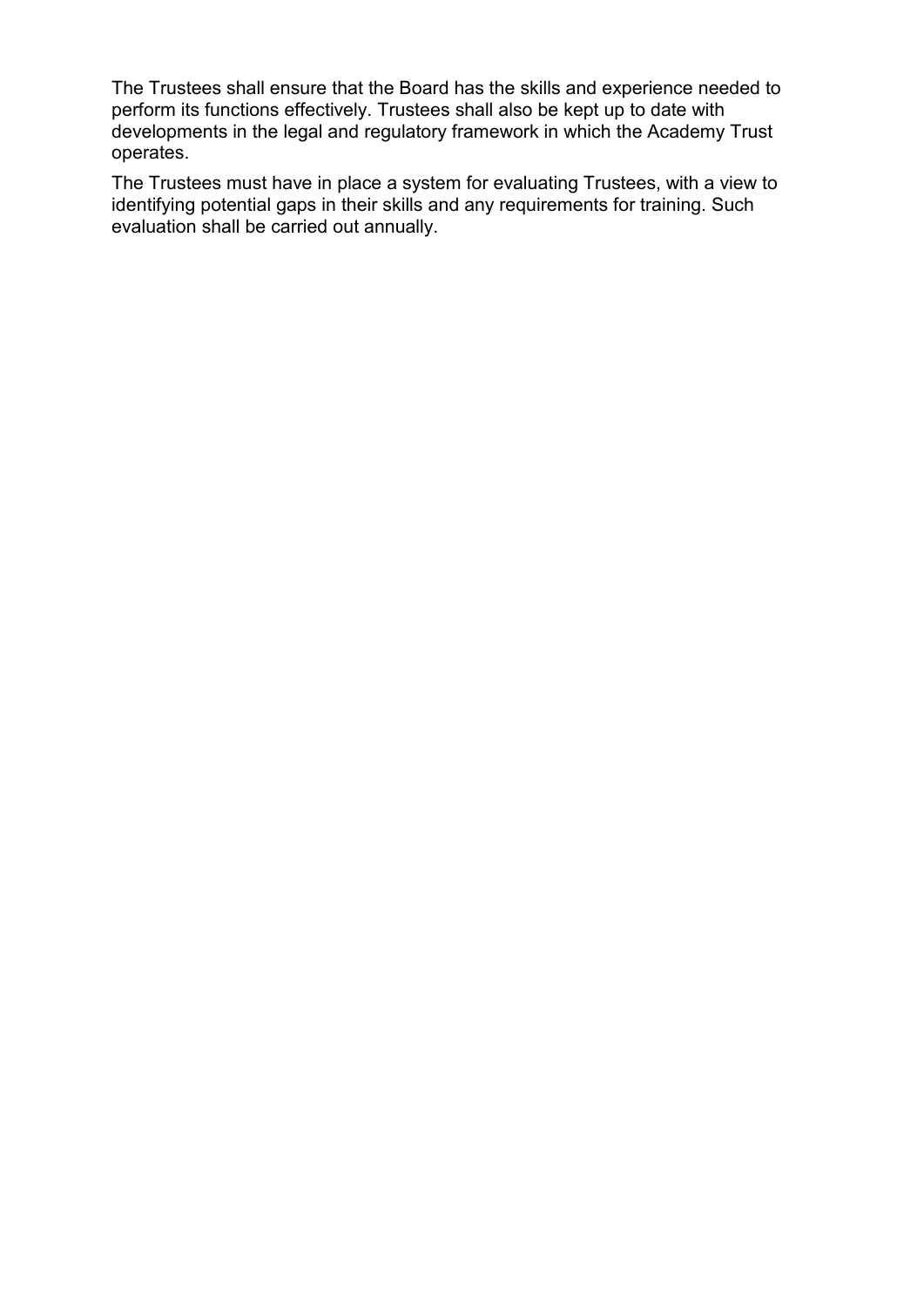## **Annex 1 the Seven Principles of Public Life set out by the Committee on Standards in Public Life ("the NolanPrinciples")**

# **1. Selflessness**

Holders of public office should act solely in terms of the public interest.

#### **2. Integrity**

Holders of public office must avoid placing themselves under any obligation to people or organisations that might try inappropriately to influence them in their work. They should not act or take decisions in order to gain financial or other material benefits for themselves, their family, or their friends. They must declare and resolve any interests and relationships.

#### **3. Objectivity**

Holders of public office must act and take decisions impartially, fairly and on merit, using the best evidence and without discrimination or bias.

#### **4. Accountability**

Holders of public office are accountable to the public for their decisions and actions and must submit themselves to the scrutiny necessary to ensure this.

#### **5. Openness**

Holders of public office should act and take decisions in an open and transparent manner. Information should not be withheld from the public unless there are clear and lawful reasons for so doing.

## **6. Honesty**

Holders of public office should be truthful.

## **7. Leadership**

Holders of public office should exhibit these principles in their own behaviour. They should actively promote and robustly support the principles and be willing to challenge poor behaviour wherever it occurs.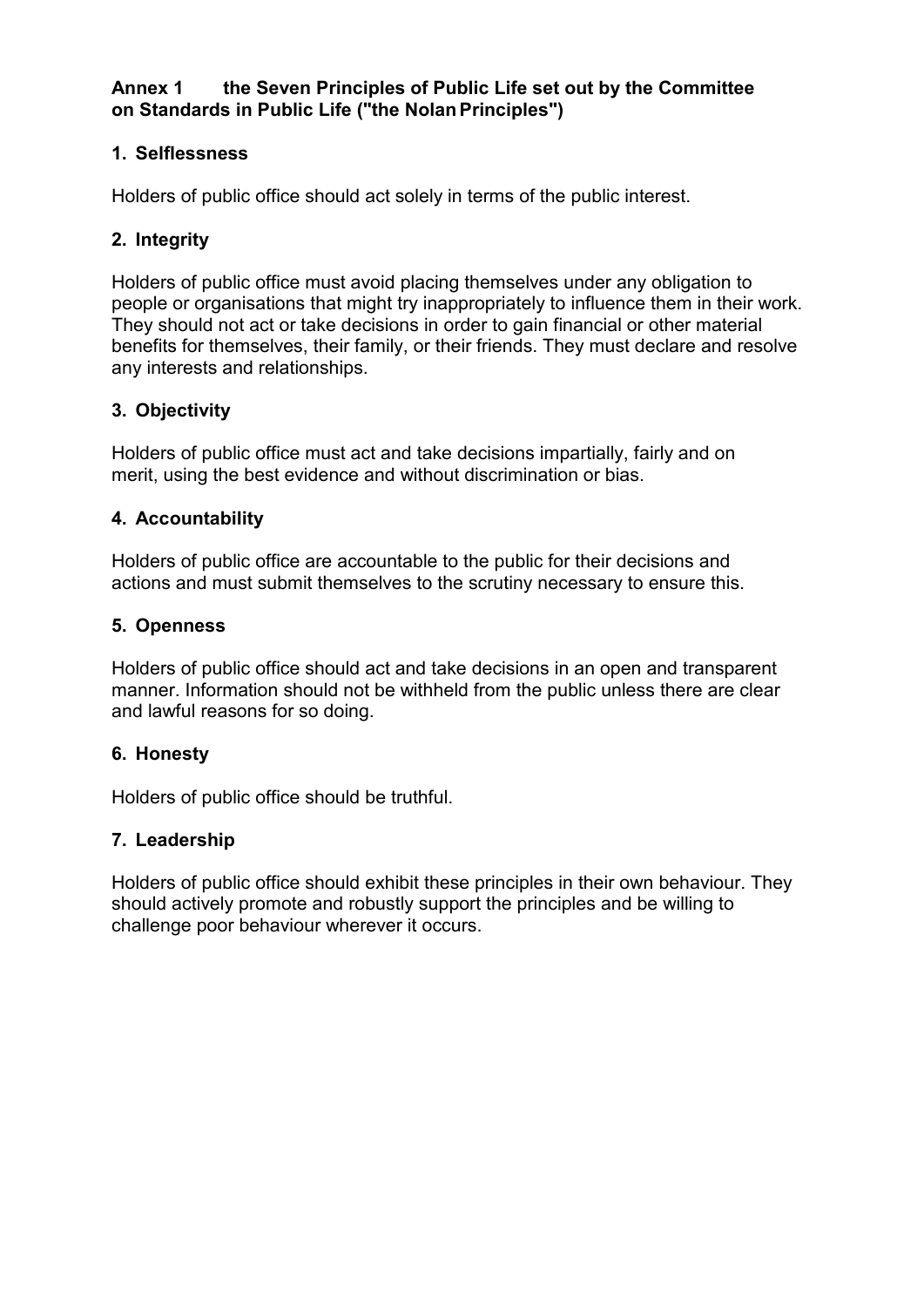# **Annex 2 Trustees' code of practice**

#### **1 Introduction**

This code of practice is designed to set out the conduct required of trustees in order to ensure the highest standards or integrity and stewardship.

#### **2 General responsibilities**

"*Trustees must act reasonably and prudently in all matters relating to the Charity and must always bear in mind the interests of the Charity. They should not let their personal views or prejudices affect their conduct as trustees.*" (*The Essential trustee: what you need to know(CC3)*, Charity Commission, February 2008).

"*The primary duty of a trustee is to carry out the function of his or her office with the utmost good faith. He or she must be impartial and mindful of the interests of the beneficiaries of the Charity and of the objects for which the Charity is established*". (*Governance and management of charities*, Andrew Hind, NCVO Publications, 1995)

Trustees should listen to the view of other trustees, staff, volunteers or external advisers respectfully, taking cognisance of differences of opinion. Trustees should not cause offence to others or undermine the standing of their colleagues as a member of the Trust Board.

#### **3 Board papers**

While the board aims to conduct its business openly, it is inevitable that some matters must be confidential either for a time or always.

All matters discussed at board meetings (save for items which are clearly neither confidential nor of a sensitive nature either legally, commercially, financially or personally) should be treated as strictly confidential and should not be discussed with anyone other than those present at the meeting when the matter in question was discussed unless authorised by the board to do so. If in any doubt, trustees should contact the chair.

## **4 Board meetings**

Open discussion and debate is actively encouraged, in which every spectrum of objective opinion is welcomed.

As Trustees must act with probity, the Board should take and consider professional advice from internal and / or from external advisers in all decision- making.

Where consensus is not achieved, decisions will be taken during board meetings by calling for a vote by those present. Trustees who abstain on, or vote against, any motion may request an appropriate note be made in the minutes.

The Board must be accountable but delegate authority on various matters on which it is entitled to full reports as necessary.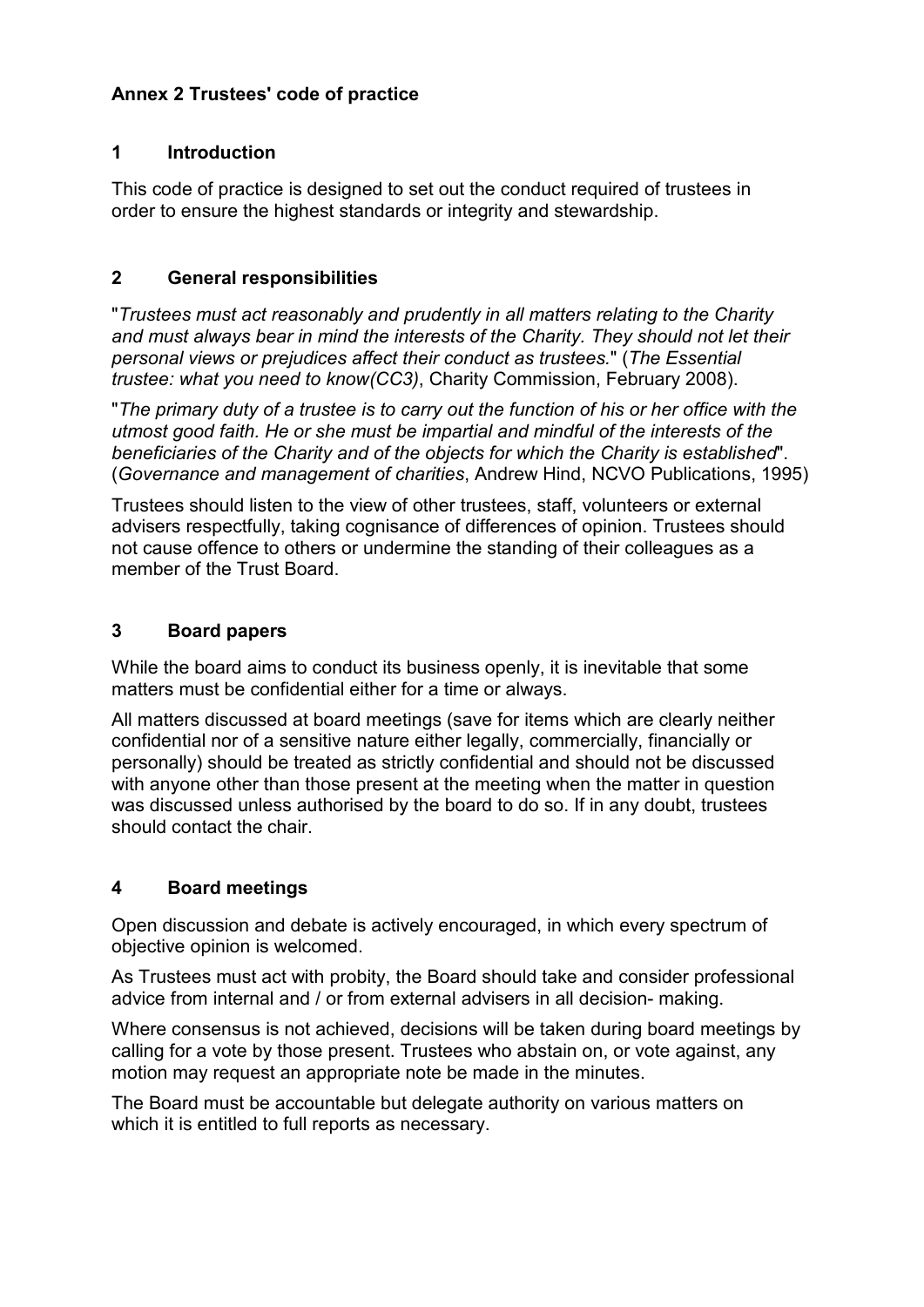# **5 Outside board meetings**

Trustees should exercise restraint outside a meeting in relation to particular comments made within the Board meeting by individual members. Trustees must accept that it is inappropriate for any private or public references to "who said what", except in dialogue with other trustees.

Trustees should accept the need for care and restraint, honouring the spirit as well as the letter of the code of practice, when talking about board matters in any other forum.

## **6 Disagreements**

Where a Trustee has a disagreement on any matter, he or she should raise the matter informally with the chair or through the normal procedures at a board meeting.

If not resolved, a trustee may request the matter be taken further by the chair.

If a satisfactory conclusion is not reached, the board may recommend the appointment of an independent mediator.

# **7 The Executive Team and the wider staff**

Staff and Trustees are expected to deal with each other with respect and courtesy.

Trustees must ensure there is a clear understanding of the scope of authority delegated to the chief executive officer ("the **CEO**").

Having given the CEO delegated authority, trustees should be careful, individually and collectively, not to undermine that authority either by word or action.

Trustees delegate the management to the CEO, which includes the management of staff.

If a Trustee has concerns relating to the performance of a member of staff, he or she should contact the chair, who will take up the matter with theCEO.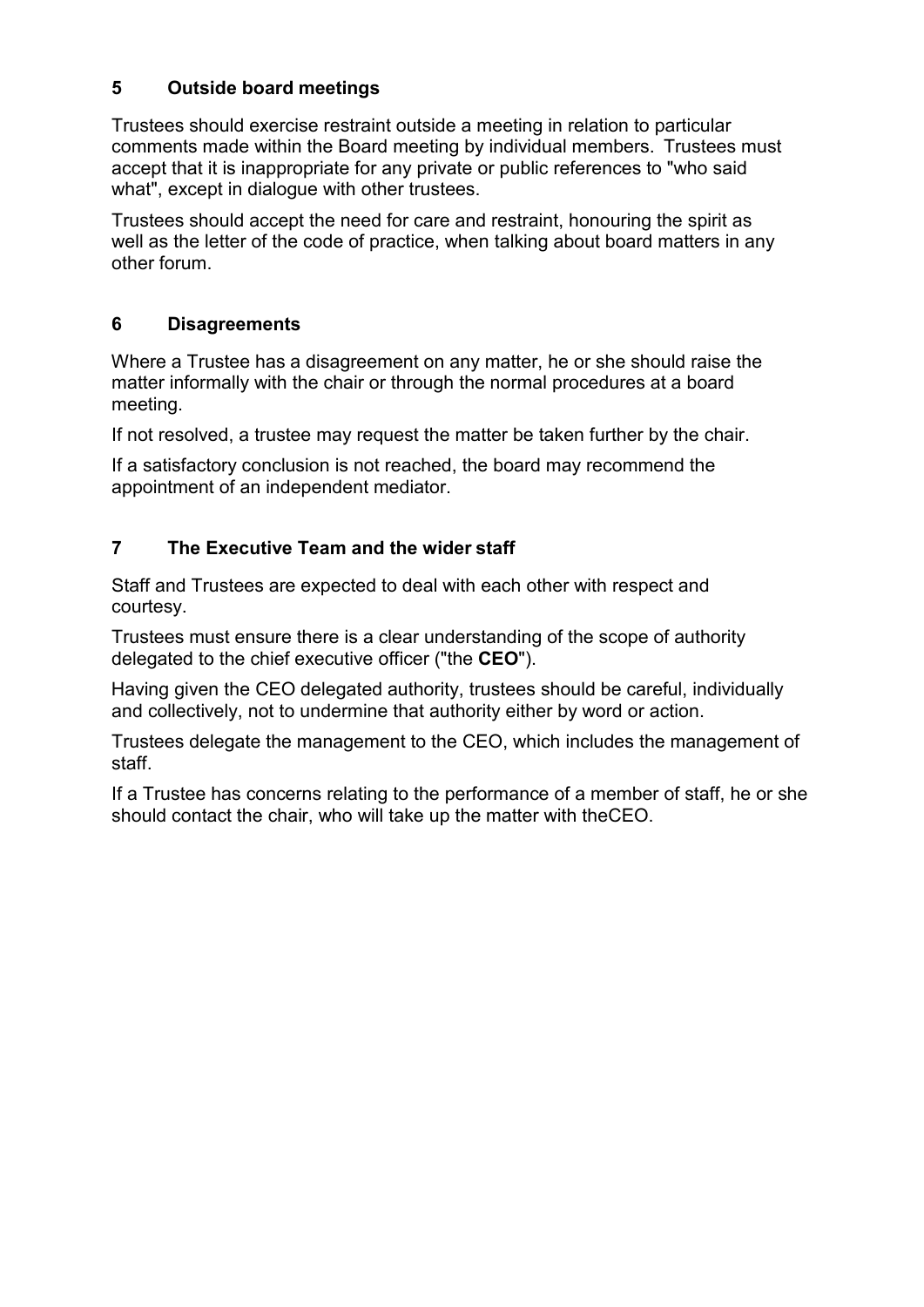## **Annex 3 Reserved matters**

The Reserved Matters are:

#### **Members**

(subject to such other consents/ requirements as might be required by law or the Funding Agreement)

- 1 to change the name of the Academy Trust
- 2 to change the Objects (which would require Charity Commission and Secretary of State consent)
- 3 to change the structure of the Trust Board
- 4 to amend the Articles of Association
- 5 to pass a resolution to wind up the Academy Trust
- 6 to appoint the auditors (save to the extent that the Trustees may make a casual appointment)

#### **Trustees**

(subject to such other consents/ requirements as might be required by law or the Funding Agreement)

- 7 to change the name of the Academies
- 8 to determine the educational character, mission or ethos of the **Academies**
- 9 to adopt or alter the constitution and terms of reference of any committee of the Trust Board
- 10 to terminate a supplemental funding agreement for an Academy
- 11 to establish a trading company
- 12 to sell, purchase, mortgage or charge any land in which the Academy Trust has an interest
- 13 to approve the annual estimates of income and expenditure (budgets) and major projects;
- 14 to appoint investment advisors
- 15 to sign off the annual accounts;
- 16 to appoint or dismiss the Chief Executive Officer, the Finance Director, the Company Secretary or the Clerk to the Trustees;
- 17 to do any other act which the Funding Agreement expressly reserves to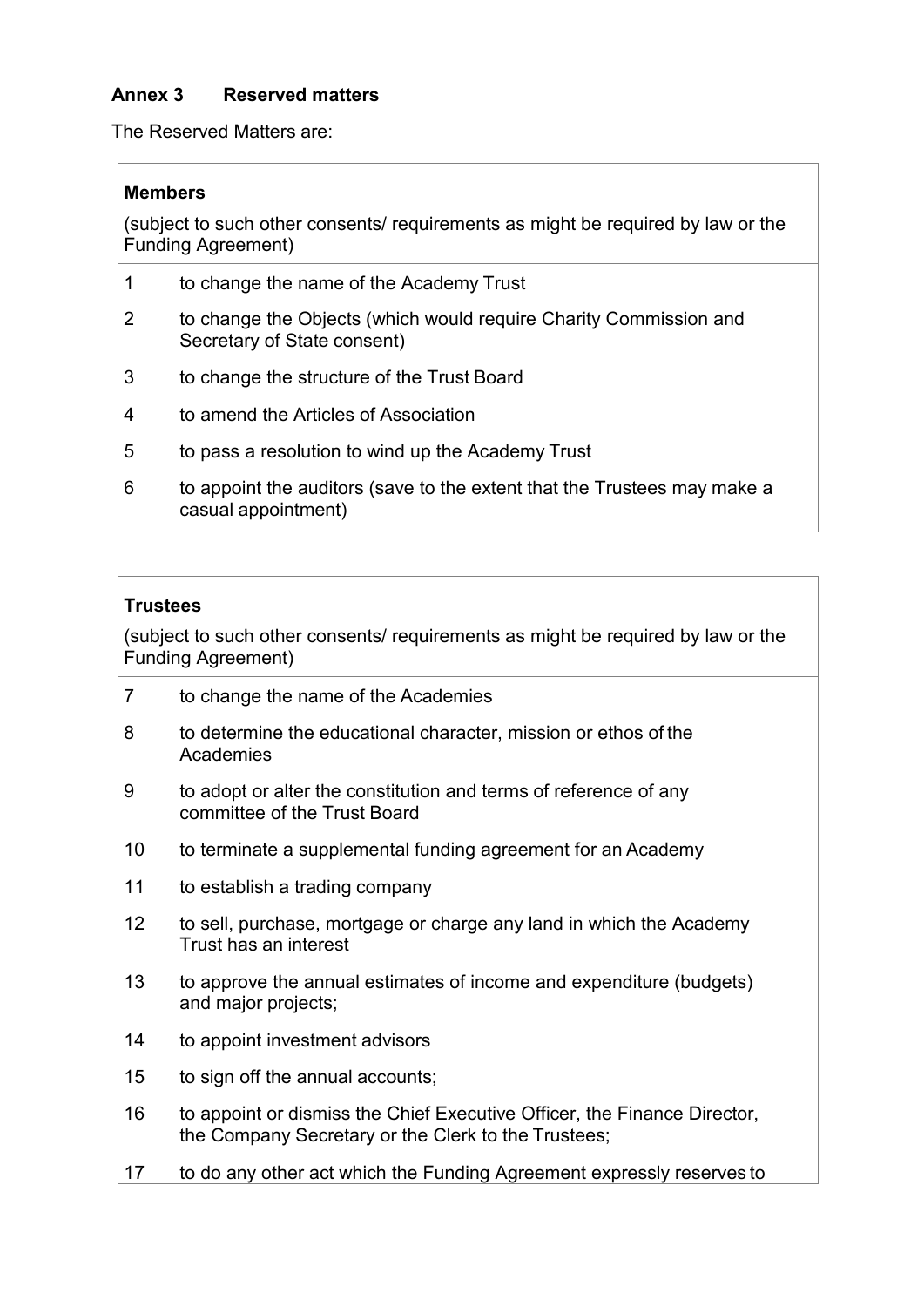the Trust Board or to another body (including for the avoidance of doubt, terminating the Funding Agreement or any part of it)

- 18 to do any other act which the Articles expressly reserve to the Trust Board or to another body or
- 19 to do any other act which the Trust Board determine to be a Reserved Matter from time to time.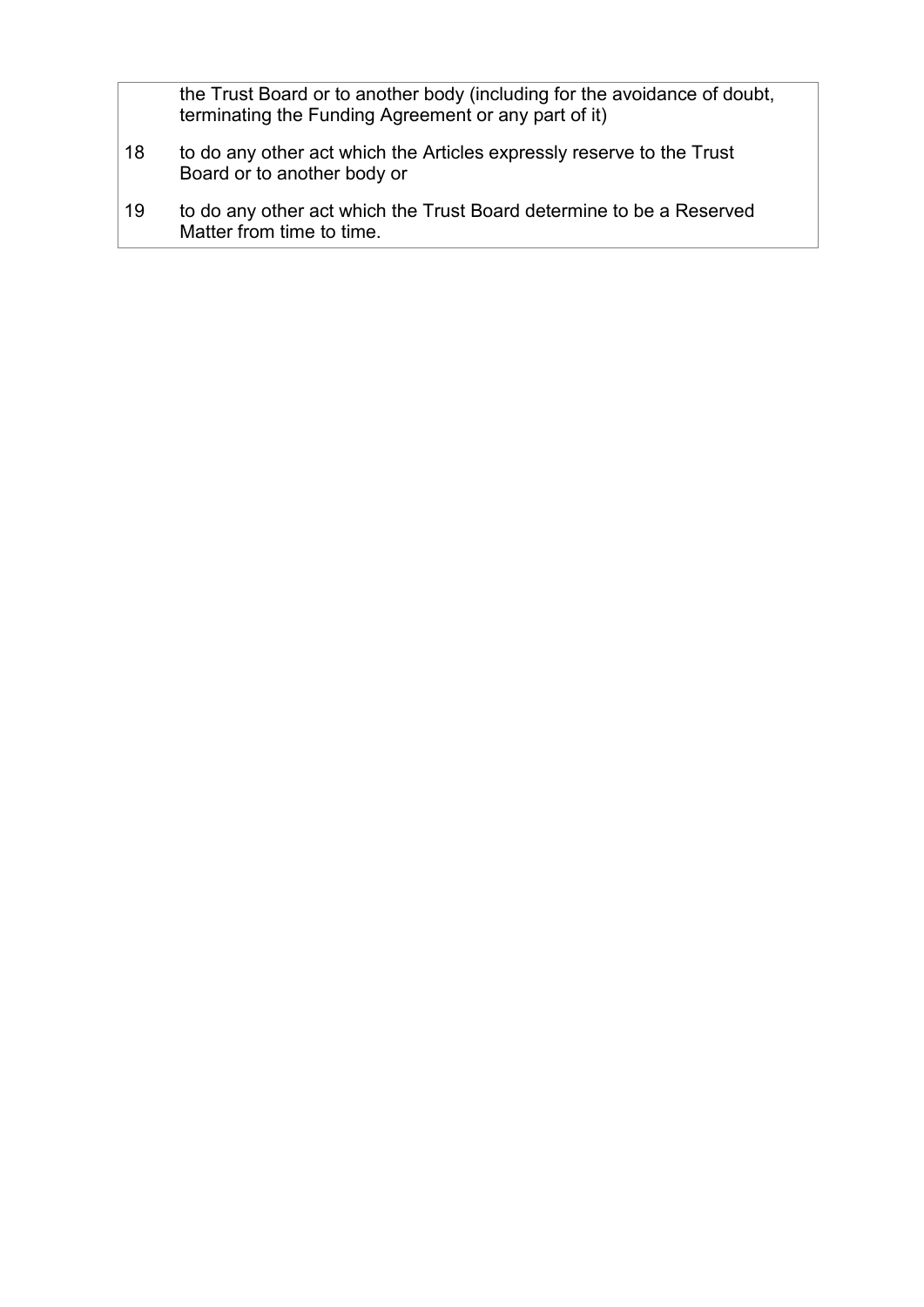## **Annex 4 Trustee declaration on appointment**

#### **Reach South Academy Trust** (**Academy Trust**)

I confirm that I am willing to act as a director of the Academy Trust (**"a Trustee"**). I further confirm that I am not disqualified from so acting by virtue of any provisions of the Articles of Association of the Academy Trust, including, but not limited to, the requirement that I am not disqualified from acting as a charity trustee or director by virtue of section 178 of the Charities Act 2011 (extract included below).

| Signed    |        |
|-----------|--------|
| Full name | .<br>. |
| Address   |        |
|           |        |
|           |        |
|           |        |
|           |        |
| Date      |        |

Please sign and retain the additional copy of this document with your records.

**Reach South Academy Trust:** an exempt charity and company limited by guarantee **Company registration number:** 10151730

**Registered office:** c/o UTC Plymouth, Park Avenue, Devonport, Plymouth, PL1 4RL